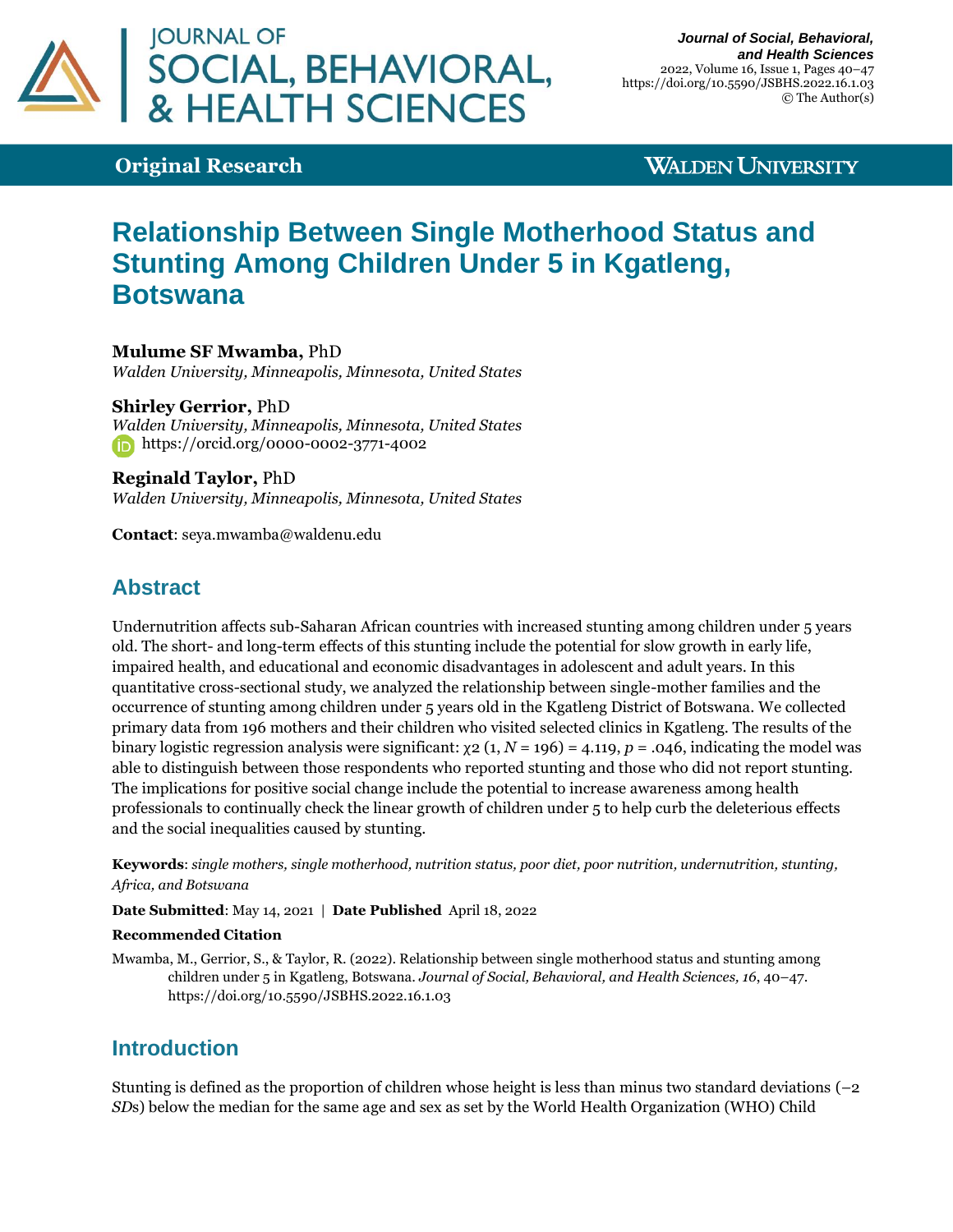Growth Standards (de Onis & Branca, 2016; Leroy & Frongillo, 2019). Children are categorized as severely stunted if their length and/or height is less than minus three standard deviations (−3 *SD*s) below the median for the same age and sex as set by the WHO Child Growth Standards (de Onis & Branca, 2016). Worldwide, it is estimated that about one-quarter (26%) of children are stunted (Fentahun et al., 2016). The prevalence of stunting in Botswana is estimated at 31.4% among children under 5 years old (United Nations in Botswana, 2021), an apparent increase from the 2009 estimates of approximately 25.9% prevalence of stunting among children under 5 (United Nations in Botswana, 2021).

Long-term consequences related to childhood stunting syndrome are varied and of massive severity. These consequences include increased morbidity and mortality, reduced physical and neurodevelopmental capacity, elevated metabolic disease risk into adulthood, and reduced economic capacity (de Onis & Branca, 2016). Specific to these consequences, researchers reported an association of poor school attendance among stunted children and a high risk of mortality and susceptibility to infections (Tariku et al., 2017). An association also exists between shorter adult stature and labor-market outcomes, such as lower earnings and poorer productivity (de Onis & Branca, 2016). Also, household composition potentially impacts children's health outcomes. Ntshebe et al. (2019) conducted a study in Botswana and reported that stunting was higher among children living with unrelated household members than those living with both parents. Similarly, children in households with only a mother and a grandparent present had a higher level of stunting than those living with both parents (Ntshebe et al., 2019). Of concern is the change in the Botswanan family structure. Botswanan women are increasingly burdened with raising their children alone as marriages or cohabiting decline (Dintwat, 2010). The traditional nuclear family, which consists of the children, their mother, and their spouse or extended family (other spouses, relatives, or nonrelatives; Akinyemi et al., 2016), has been replaced by a single-headed household family.

To help understand this issue, we examined the relationship between single motherhood and the occurrence of stunting among children under 5 years old in Kgatleng District, Botswana. To this purpose, Bronfenbrenner's ecological systems theory was applied, and the microsystem comprising the child's family environment was examined for efficacy in predicting child stunting among children under 5; the child's mother's marital status—married or single—represented the mesosystem.

## **Method**

### **Research Design and Questions**

Our study was an observational, quantitative, cross-sectional study conducted in two waves, during March and September 2020, due to the COVID-19 restrictions in Kgatleng District. We collected data using a paper questionnaire administered to the mothers and/or caretakers who agreed to participate in the study. The research question was: What is the relationship between single motherhood status and stunting among children under 5 years old in Kgatleng, Botswana? The predictor variable was family structure, with two levels: mother-only families and two-parent (mother and father) families. Single mothers of interest were mothers whose current marital status was never married, widowed, divorced, or separated during the survey periods. Married mothers included women engaged in union (heterosexual union only) or women living together with their male partner in Kgatleng District. The dependent variable was stunting, with two levels, stunting and normal. Ethics approval was obtained from both the Walden University Institutional Review Board (IRB; approval number: 01-30-20-0504573) and the Botswana Ministry of Health IRB (approval number: HPDME 13/18/1) to access local clinics and participants.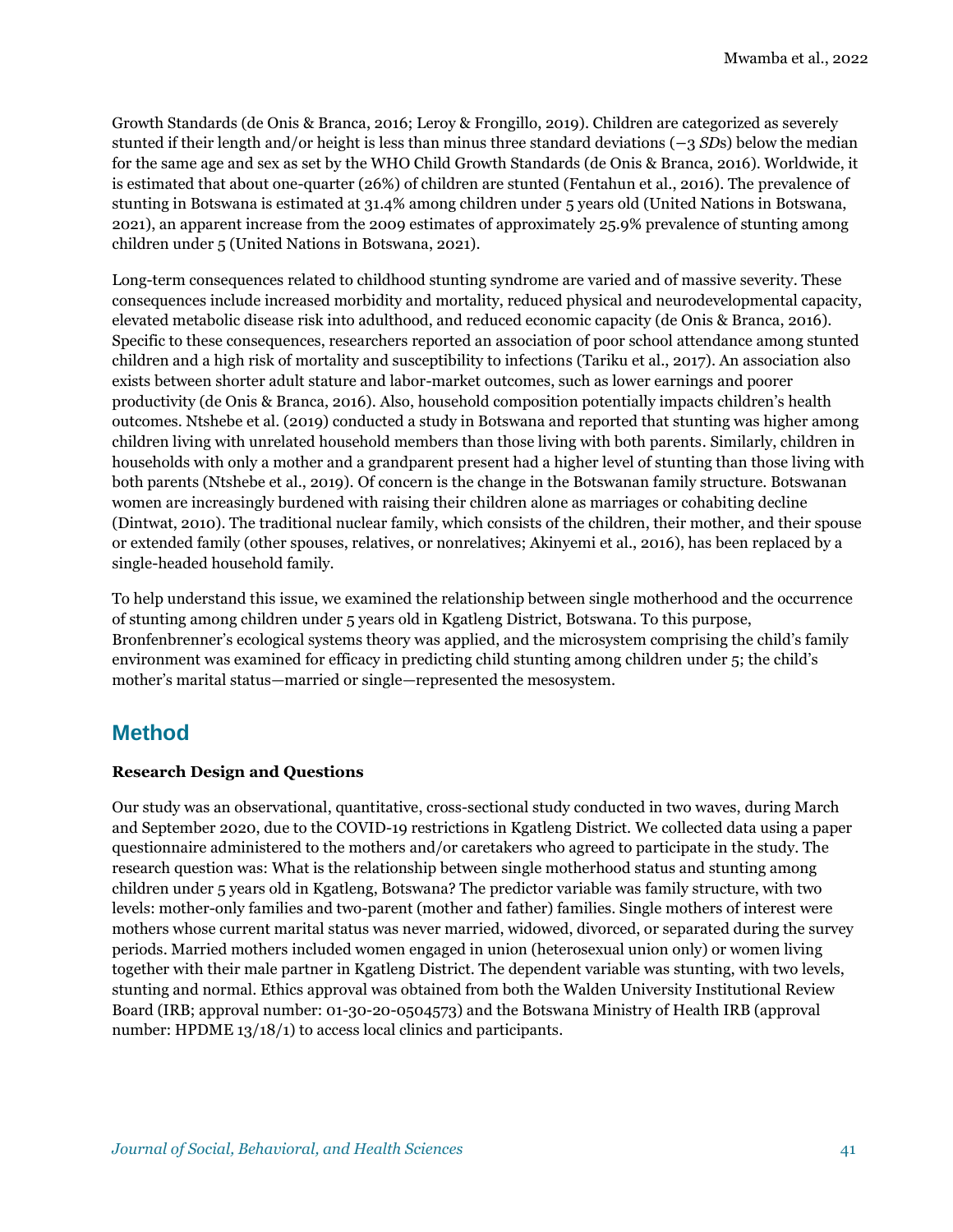### **Population**

Our study was conducted in the Kgatleng District, a region situated in the southern part of Botswana. Kgatleng District is located between latitude 23.88°S–24.51°S and longitude 25.89°E–26.82°E and covers an area estimated at 7,960 km² (Tshireletso et al., 2018). In 2011, the Kgatleng District had a population of 91,660 individuals (44,565 males; 47,095 females), with an average literacy rate of 86.5% (83% for males, 89.7% for females; Statistics Botswana, 2015). Within the population, infants (0–1 year old) made up 4.9%, whereas children under  $5(0-4)$  years old) made up 11.9% (Statistics Botswana, 2015). The population is highly concentrated in Mochudi, the Kgatleng District capital, at 51.3% (Statistics Botswana, 2015). Mochudi is the location for the five welfare clinics used in this study.

### **Procedure**

A systematic, randomly selected sample (every 3rd mother who entered the clinic) yielded 196 mothers and/or guardians and their children under 5 living in the Kgatleng District of Botswana. Participants were deidentified and encoded alphabetically to protect their anonymity.

Inclusion criteria were mothers aged 15–49 years with children aged 6–59 months. One periurban village and one remote village in the geographical area were randomly selected due to their proximity and the fluidity of means of transport during lockdown periods. These include Mochudi, a periurban village, where five welfare clinics were randomly selected and one clinic in Artesia village. The Kgatleng District is served by 14 clinics, 13 health posts, and one referral hospital. All clinics in the district help children under 5 years old indiscriminately.

### **Measures**

To assess sociodemographic participant information, we created and administered a paper questionnaire to the mothers and/or caretakers enrolled in the study. The sociodemographic and household profile sections of the questionnaire were used to assess mother's age at the birth of the child, maternal marital status, mother's educational attainment, and mother's nutritional knowledge; childbirth order, parents' employment status, and mother's health-seeking behavior; and occupation of household members, household size, and marital status of the household heads. The questionnaire was first written in English and then translated into Setswana, the local language, and then translated back into English to maintain uniformity of the questionnaire. The questionnaire was piloted with public health peers outside the study area and pretested to check its readability, functionality, and completeness prior to its administration.

Stunting was employed as an index of growth retardation to categorize the nutritional status of the children under 5 years old. To ascertain a child's demographics, we used an under-5 card (a child clinic card), which is a crucial tool to assist health workers in providing integrated care to an individual child. It contains a chart needed to record and assess a child's growth from birth up to 5 years of age (Banda et al., 2020).

To assess child anthropometric measures of height and weight, we employed standard methods as described in the WHO Growth Standards training manual (Yadav et al., 2016). For the weight measurement, the children were placed in the center of the calibrated weighing device, and the investigator measured the reading to the adjacent 0.1 kg (Fentahun et al., 2016). Children under 5 years old were weighed with light clothing and no shoes; instrument calibration was done before weighing each child. Furthermore, the investigator checked the weighing scale daily against the standard weight for accuracy. The height of the children was measured using a calibrated gauging board. Height measurement for any child more than 24 months old was done in a stand-up position against a calibrated height-gauging board, and the measurement was taken to the nearest 0.1 cm (Badake et al., 2014). For children who could not stand erect, a recumbent position was used to measure their height (Fentahun et al., 2016). As described by Zeray et al. (2019), the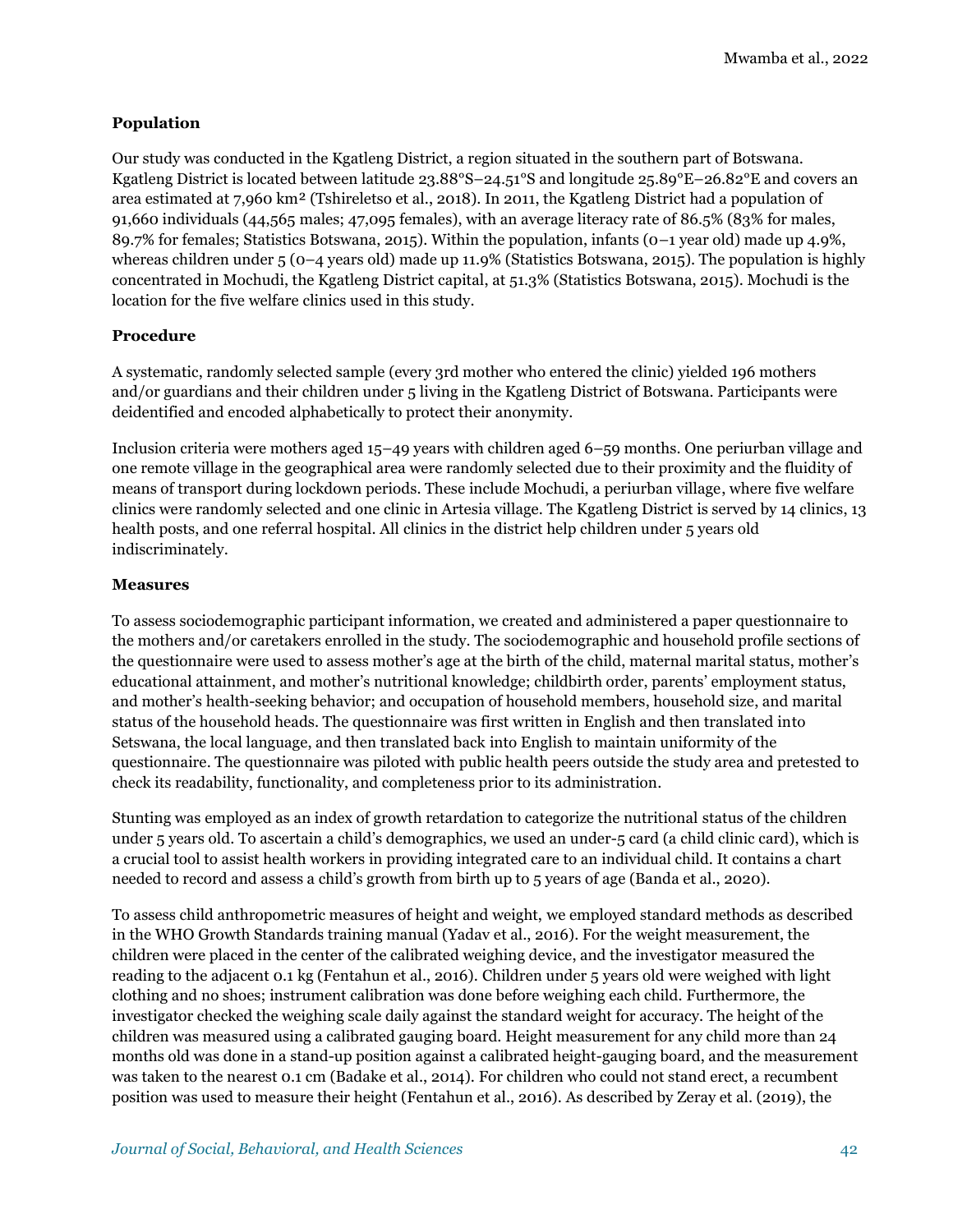assessment of the height for the children was done using a length-measuring device with a fixed headboard and a moveable footboard perpendicular to the surface on which the child was lying. A fixed measuring tape marked in millimeters was attached to the surface with zero marking the edge of the headboard. During the measurement, children were placed and maintained in a straight position by holding their heads with a crown against the headboard.

# **Results**

### **Household Characteristics**

The categorization of the family structure revealed whether the child lived with only a mother, two parents (mother and father), or other parent substitutes (grandparents, uncle, aunt, other relative, not related member). Most mothers (69.4%, *n* = 136) who participated in the study were never married; 15.8% (*n* = 31) were married, and 14.8% (*n* = 29) were cohabiting. Single-mother families constituted the leading family structure (comprising single-mother families and two-parent families). Two-thirds of the mothers (76.0%, *n* = 149) reported secondary school attainment without necessarily graduating, whereas 17.9% (*n* = 35) of the mothers completed college (see Table 1). The children under 5 were evenly divided based on gender with 50%  $(n = 98)$  male and 50%  $(n = 98)$  female. Descriptive statistics are presented in Table 1.

| Variable                   | n   | %    |
|----------------------------|-----|------|
| Mother's marital status    |     |      |
| Single                     | 136 | 69.4 |
| Married                    | 60  | 30.6 |
| Child gender               |     |      |
| Male                       | 98  | 50.0 |
| Female                     | 98  | 50.0 |
| Mother's education level   |     |      |
| Secondary                  | 149 | 76.0 |
| Higher                     | 35  | 17.9 |
| No education/primary       | 12  | 6.1  |
| Mother's employment status |     |      |
| Unemployed                 | 128 | 65.3 |
| Employed                   | 68  | 34.7 |

**Table 1.** *Descriptive Statistics*

### **Logistic Regression Analysis**

We conducted a binary logistic regression to examine the relationship between single motherhood and the occurrence of stunting among children under 5 in Kgatleng District, Botswana. The results of the analysis were significant,  $\chi$ 2 (1, *N* = 196) = 4.119, *p* = .046, indicating the model was able to distinguish between those respondents who reported stunting and those who did not report stunting. The model explained between 2.1% (Cox and Snell *R*2) and 2.8% (Nagelkerke *R*2) and correctly classified 57.7% of the cases. Respondents who reported as married households were .521 times less likely to report stunting. Table 2 depicts the regression summary.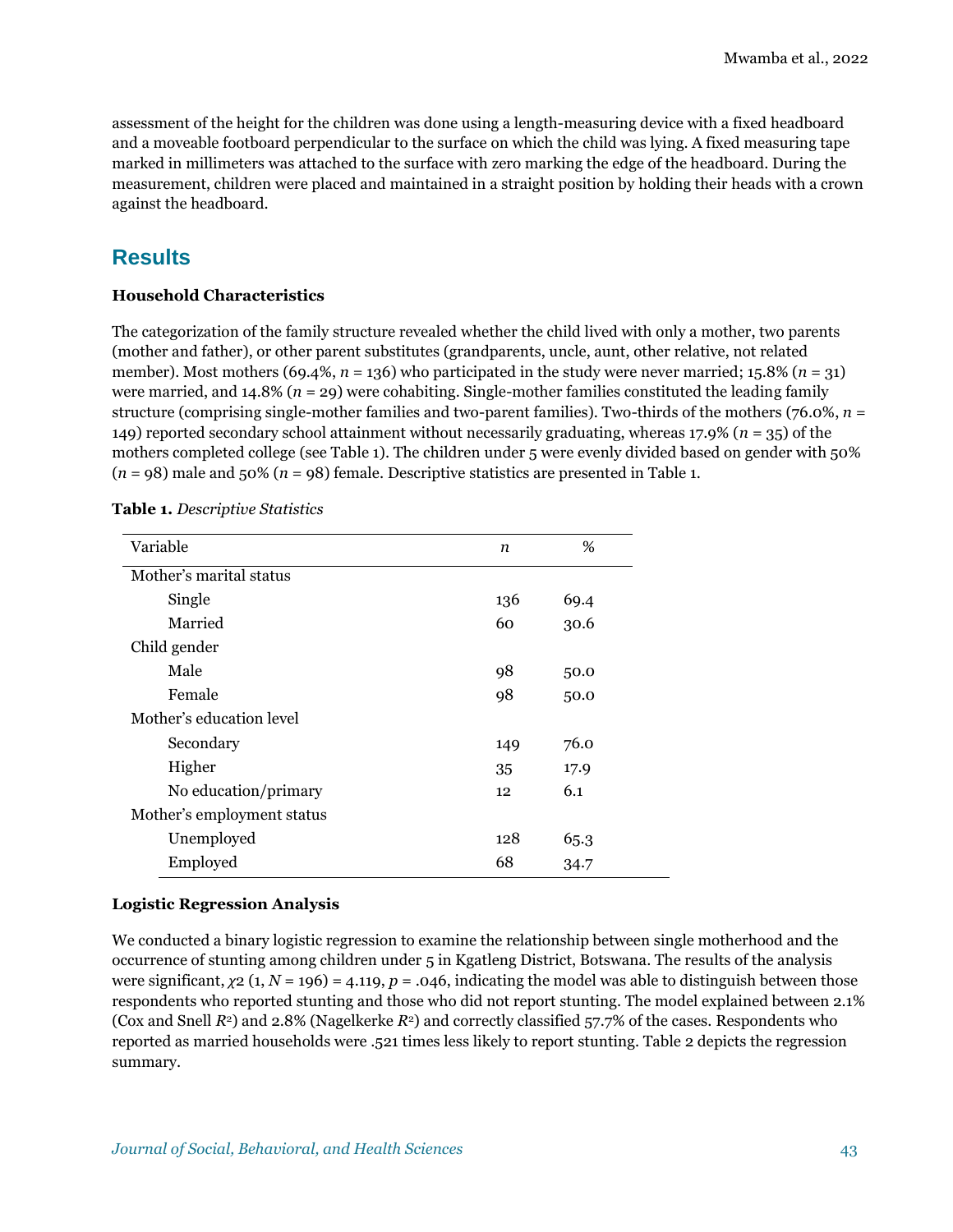|                           |         |    |                |      |      | 95% C.I. |       |
|---------------------------|---------|----|----------------|------|------|----------|-------|
| Predictor variable        | В       | SЕ | Wald           | Sig. | OR   | Lower    | Upper |
| Motherhood status $-.651$ |         |    | $.326$ $.3982$ | .046 | .521 | .275     | .998  |
| Constant                  | $-.118$ |    | .172 .470      | .493 | .889 |          |       |

#### **Table 2.** *Logistic Regression Summary Table*

# **Discussion**

The relationship between single motherhood and stunting in children under 5 was examined using primary data collected in Kgatleng District, Botswana. In our study, the association between single-mother families and stunting was statistically significant. This finding resonates with other studies conducted in Botswana and other Southern African countries. Researchers noted rapid changes in family structure with evident absence and noninvolvement of fathers in raising children (Dintwat, 2010; Letamo et al., 2014). Authors of previous studies demonstrated how the family structure could play a buffer role in alleviating the severity of child health outcomes (Ntshebe et al., 2019). Kesebonye and Amone-P'Olak (2020) found that father involvement, particularly the domains of availability and responsibility and having a father figure (biological fathers, stepfathers, uncles, and grandfathers) during childhood, were linked with better emotional well-being in offspring. Mbulayi and Kang'ethe (2020) found that the absence of fathers in the family affected child outcomes such as education, social relationships, and behavioral and emotional well-being. Authors of similar studies conducted in Ethiopia showed an increased likelihood of stunting for children under 5 in single mothers' homes (Dewana et al., 2017). They reported increased odds of stunting, approximately four times higher for children under 5 living with single mothers or mothers who are not currently living with their partners (Dewana et al., 2017). Evidence from Finlay et al. (2016) also showed a negative effect of single mothers on stunting. In addition, studies conducted in Rwanda showed an increased likelihood of stunting for children under 5 in single mothers' homes. Contrarily, evidence from studies conducted in Burundi and Nigeria showed that children from single mothers' homes were less likely to be stunted (Vandeginste, 2014). The mixed findings could explain that various risk factors lead to stunting and that single motherhood may not be the sole pathway. The effect of single mothers on stunting could then be influenced by factors such as the mother's age at the birth of her first child, household wealth, childbirth order, maternal education level, and child gender.

Findings from our study showed that single motherhood with its health effects and economic consequences has the potential to hinder improvements in health, growth, and development of children under 5 because stunted children suffer impaired cognitive development (de Romaña et al., 2021). In turn, these health consequences have the potential to make the global nutrition target to eliminate hunger and all forms of malnutrition not attainable by 2030 (Carducci et al., 2021).

# **Conclusion**

Stunting remains a public health issue of great concern in sub-Saharan Africa and a significant threat to the development of children under 5 years old. Botswana still experiences a high prevalence of stunting among children under 5, and further analyses are required to help depict various routes that lead to undernutrition. Our findings showed that single motherhood increases the likelihood of stunting in children under 5. These results add knowledge on stunting and will be valuable to inform and develop concerted efforts toward reduction and prevention of stunting in children under 5. Continued efforts by local government and public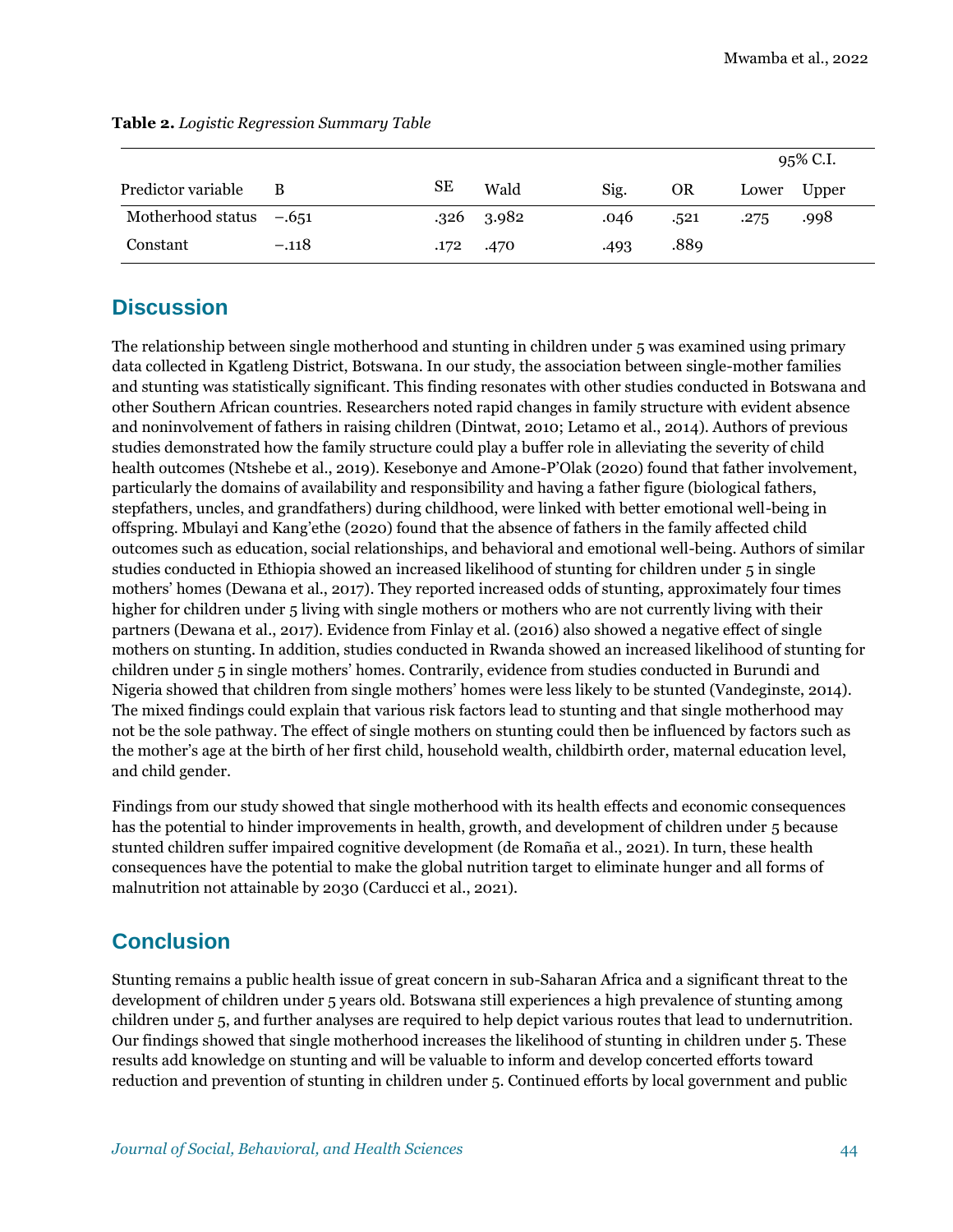health officials in collaboration with other nongovernmental organizations are recommended to curb the prevalence of stunting.

#### **Study Limitations**

Our study generated a significant determinant factor for stunting in children under 5 in Kgatleng District, Botswana. However, causality could not be established due to the cross-sectional nature of the data. Response inaccuracy might have been introduced because the children's mothers or caretakers self-reported information. Our analysis did not include parents' and/or children's current and past health illnesses, such as HIV, diarrhea, or malaria. Other covariates, such as maternal income level, mother's educational attainment, employment status, marital status, and breastfeeding practices, could influence the outcomes of interest. Also, our study did not measure the height of caretakers or assess mothers' nutritional status. These measures could influence and determine correlates of stunting in children under 5 in Botswana.

#### **Recommendations for Future Research**

Future studies should expand the socioecological model to include tenets of the other four systems. Other covariates, such as maternal income level, mother's educational attainment, employment status, marital status, and breastfeeding practices, should be studied and analyzed. Finally, hierarchical binary logistic regression should be conducted to control for variables consistently identified in extant literature as being related to stunting while examining other variables' predictability.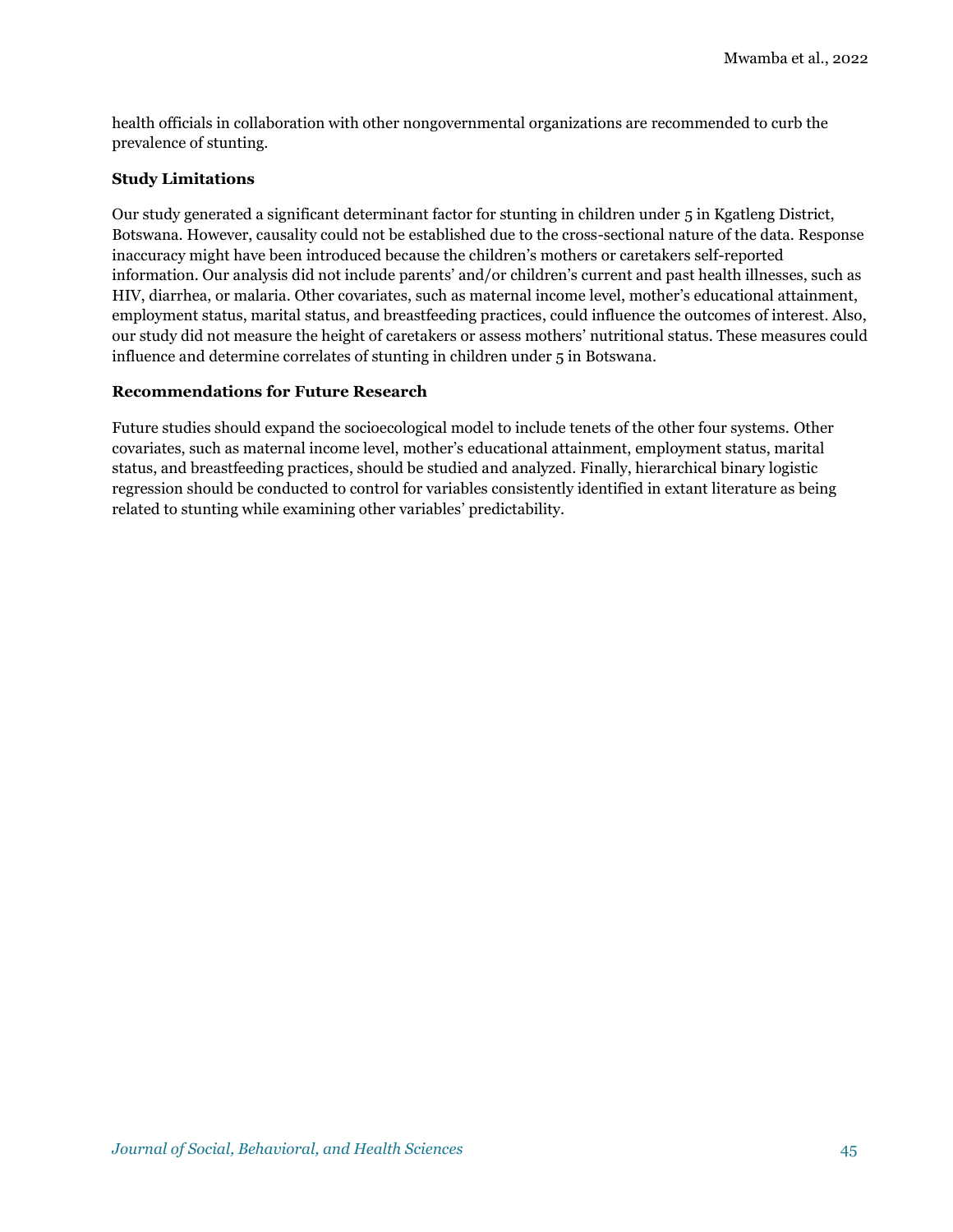#### **References**

- Akinyemi, J., Chisumpa, V. H., & Odimegwu, C. O. (2016). Household structure, maternal characteristics and childhood mortality in rural sub-Saharan Africa. *Rural and Remote Health*, *16*(2), 3737. <https://doi.org/10.22605/RRH3737>
- Badake, Q., Maina, I., Mboganie, M., Muchemi, G., Kihoro, E. M., Chelimo, E., & Mutea, K. (2014). Nutritional status of children under five years and associated factors in Mbeere South District, Kenya. *African Crop Science Journal*, *22*, 799–806.
- Banda, K., Chilengi-Sakala, S., Chunga, C. C., Solomon, H., Chalwe, V., Nkaama, J. M., Leonard, C., Bobo, M., Aongola, A., & Biemba, G. (2020). Towards universal coverage for nutrition services in children under five years—A descriptive analysis of the capacity of level one hospitals to provide nutrition services in five provinces of Zambia. *PloS One*, *15*(5), e0232663[. https://doi.org/10.1371/journal.pone.0232663](https://doi.org/10.1371/journal.pone.0232663)
- Bronfenbrenner, U. (1989). Ecological systems theory. *Annals of Child Development*, *6*, 187–249.
- Carducci, B., Keats, E. C., Ruel, M. T., Haddad, L., Osendarp, S. J. M., & Bhutta, Z. A. (2021). Food systems, diets and nutrition in the wake of COVID-19. *Nature Food*, *2*(2), 68–70. <https://doi.org/10.1038/s43016-021-00233-9>
- de Onis, M., & Branca, F. (2016). Childhood stunting: A global perspective. *Maternal & Child Nutrition*, *12 (Suppl 1)*, 12–26.<https://doi.org/10.1111/mcn.12231>
- de Romaña, D. L., Greig, A., Thompson, A., & Arabi, M. (2021). Successful delivery of nutrition programs and the sustainable development goals. *Current Opinion in Biotechnology*, *70*, 97–107.
- Dewana, Z., Fikadu, T., Facha, W., & Mekonnen, N. (2017). Prevalence and predictors of stunting among children of age between 24 to 59 months in Butajira Town and surrounding district, Gurage Zone, Southern Ethiopia. *Health Science Journal*, *11*(4), 518.
- Dintwat, K. F. (2010). Changing family structure in Botswana. *Journal of Comparative Family Studies*, *41*(3), 281–297[. https://doi.org/10.3138/jcfs.41.3.281](https://doi.org/10.3138/jcfs.41.3.281)
- Fentahun, W., Wubshet, M., & Tariku, A. (2016). Undernutrition and associated factors among children aged 6–59 months in East Belesa District, northwest Ethiopia: A community based cross-sectional study. *BMC Public Health, 16*(1), 506[. https://doi.org/10.1186/s12889-016-3180-0](https://doi.org/10.1186/s12889-016-3180-0)
- Finlay, J. E., Fink, G., McCoy, D. C., Tavárez, L. C., Chai, J., Danaei, G., Ezzati, M., Fawzi, W., & Fawzi, M. C. S. (2016). Stunting risk of orphans by caregiver and living arrangement in low-income and middleincome countries. *Journal of Epidemiology Community Health*, *70*(8), 784–790. [https://doi.org/10.1136/jech-2015-206346%20](https://doi.org/10.1136/jech-2015-206346)
- Kesebonye, W. M., & Amone-P'Olak, K. (2020). The influence of father involvement during childhood on the emotional well-being of young adult offspring: A cross-sectional survey of students at a university in Botswana. *South African Journal of Psychology*, *51*(3), 383–395. [https://doi.org/10.1177/0081246320962718](https://doi.org/10.1177%2F0081246320962718)
- Leroy, J., & Frongillo, E. A. (2019). Perspective: What does stunting really mean? A critical review of the evidence. *Advances in Nutrition*, *10*(2), 196–204. https://doi.org[/10.1093/advances/nmy101](http://dx.doi.org/10.1093/advances/nmy101)
- Letamo, G., Bainame, K., & Bowelo, M. (2014). Nuptiality levels and trends in Botswana. *Botswana Notes and Records*, *46*, 46–57.<https://www.jstor.org/stable/90024361>
- Mbulayi, S. P., & Kang'ethe, S. M. (2020). Psychosocial deficits associated with teenagers born and raised in a "small-house" family setting in Cherutombo in Marondera, Zimbabwe. *Social Work*, *56*(1), 97–108.
- Ntshebe, O., Channon, A. A., & Hosegood, V. (2019). Household composition and child health in Botswana. *BMC Public Health*, *19*(1), 1–13.<https://doi.org/10.1186/s12889-019-7963-y>